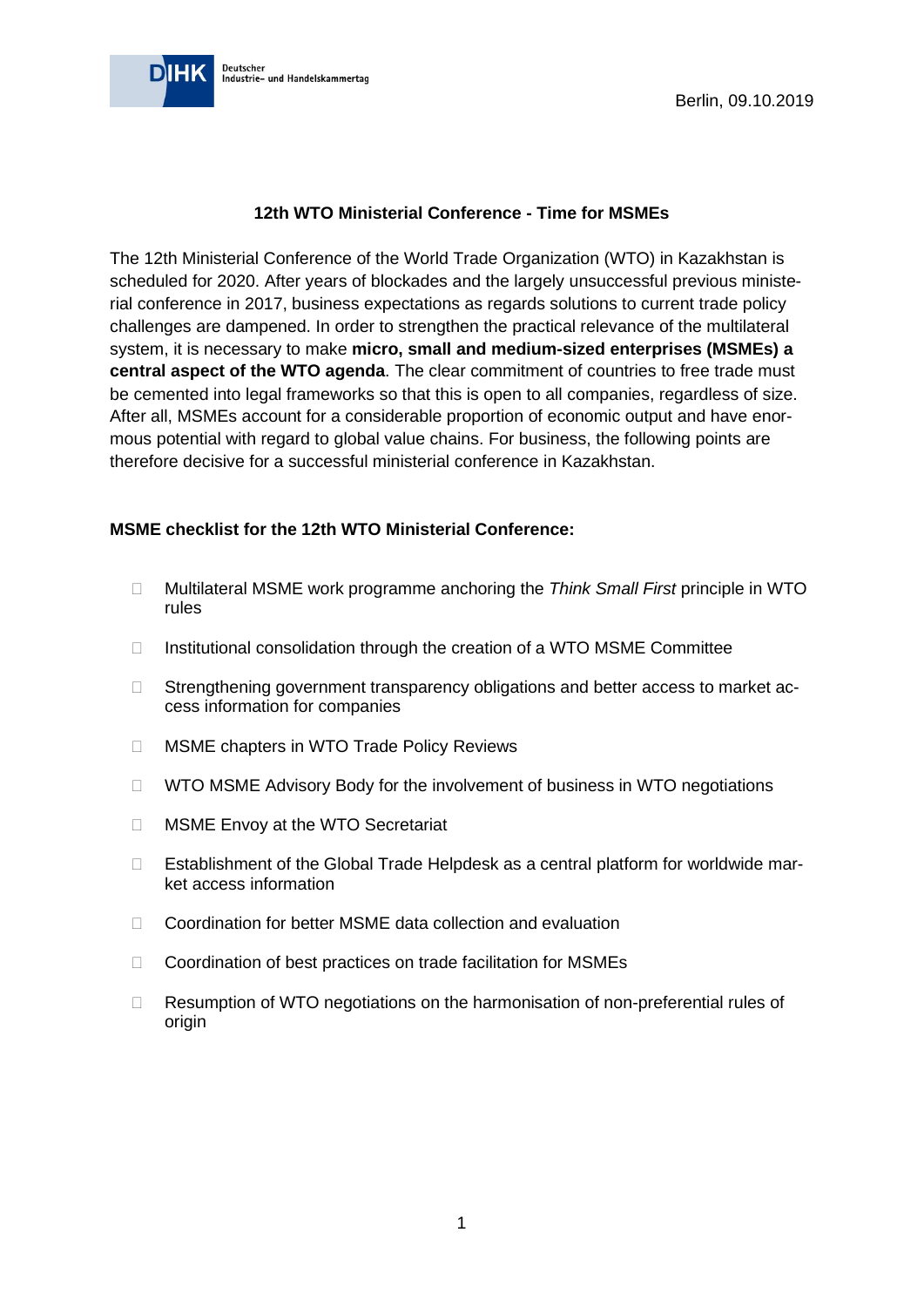

**In detail**: DIHK has made detailed proposals in the 2018 idea paper ["WTO SME Initiative](https://www.dihk.de/ressourcen/downloads/ideenpapier-wto-mittelstandsinitiative-engl.pdf/at_download/file?mdate=1540459091781)  [now!"](https://www.dihk.de/ressourcen/downloads/ideenpapier-wto-mittelstandsinitiative-engl.pdf/at_download/file?mdate=1540459091781)<sup>1</sup> on the above-mentioned individual aspects of a WTO MSME initiative.

#### **Further topics:**

#### **WTO-Reform**

In view of the increasing threat to the rule-based multilateral trading system as well as improvements needed, the WTO needs to be strengthened. It is therefore legitimate and important for the EU to contribute to the WTO reform debate with a set of proposals. German businesses support the [EU approaches to modernising the World Trade Organisation](http://europa.eu/rapid/press-release_IP-18-5786_de.htm) and ask all WTO members to advance this necessary reform process constructively and rapidly. The WTO Secretariat should thus be enabled technically and financially to support the further development of the WTO rules.

## **Preserve WTO dispute settlement**

The continuing blockade of the appointment of new members to the WTO Appellate Body threatens to paralyse the entire WTO dispute settlement system at the end of 2019. This system ensures the enforcement of global trade rules and is therefore indispensable for business. It must be preserved, if necessary, with a plurilateral interim solution consisting of as many WTO members as possible.

#### **Modern rules through open plurilateral initiatives**

Since the 11th WTO Ministerial Conference, promising initiatives have been underway in a number of areas relevant to business. It is important to advance with these initiatives in order to adapt WTO rules to the economic realities of the 21st century. This applies in particular to the initiatives on **electronic commerce, domestic regulations in the services sector and investment facilitation**, but also to the talks on **eliminating market-distorting practices**. Finally, the negotiations on a **services agreement** and an **environmental goods agreement**, as well as the extension of the **General procurement agreement**, also remain highly relevant for companies. A breakthrough in these areas could also offer significant opportunities to MSMEs.

<sup>1</sup> [https://www.dihk.de/ressourcen/downloads/ideenpapier-wto-mittelstandsinitiative-engl.pdf/at\\_down](https://www.dihk.de/ressourcen/downloads/ideenpapier-wto-mittelstandsinitiative-engl.pdf/at_download/file?mdate=1540459091781)[load/file?mdate=1540459091781](https://www.dihk.de/ressourcen/downloads/ideenpapier-wto-mittelstandsinitiative-engl.pdf/at_download/file?mdate=1540459091781)